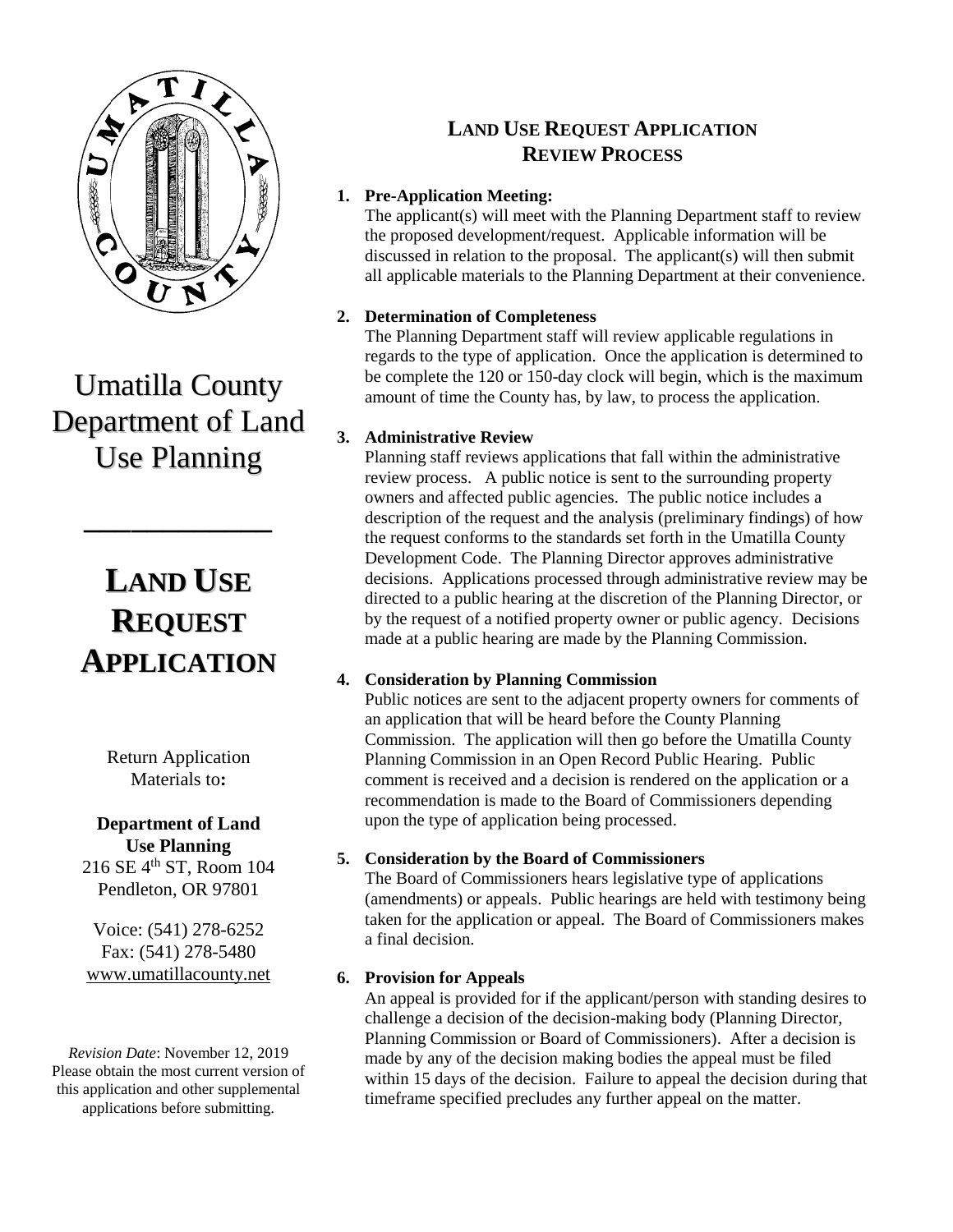# **Contact Information for Agencies and Offices**

### *State Offices*

**Department of Environmental Quality, DEQ** Pendleton Office, On-Site Program, 541-276-4063

**Department of Fish and Wildlife, ODFW** Pendleton Office, 541-276-2344

**Department of Forestry, ODF** Pendleton Office, 541-276-3491

**Department of Geology and Mineral Industries, DOGAMI**, Albany office, 541-967-2039

**Division of State Lands, DSL** Bend Office, 541-388-6112

**Office of Energy** Salem Office, 503-373-1034

**Oregon Department of Transportation, ODOT** Pendleton Office, 541-276-1241 La Grande Office, 541-963-1574

**Oregon Water Resource Department, OWRD (Watermaster)** Pendleton office, 541-278-5456

**State Building Codes** Pendleton Office, 541-276-7814

**State Historic Preservation Office, SHPO** Salem Office, 503-378-4068

### *County Offices*

**County Assessor,** 541-278-6219

**County Surveyor,** 541-278-5460

**County Public Works,** 541-278-5424

**County Records**, 541-278-6236

**County Tax Office**, 541-278-6213

**County Environmental Health**, 541-278-5432

### *Fire Districts/Departments*

**East Umatilla County Fire District** 541-566-2311

**Echo Fire District** Merle Gehrke, 541-376-8118 or 541-376-8550

**Helix Fire District** 541-457-2911

**Meacham Volunteer Fire Department** Rollin Reynolds, 541-983-2588

**Milton-Freewater Rural Fire Department** Rick Saager, 541-938-7146 or 541-938-7222

**Pendleton Fire District; Lower McKay, McKay Creek, Rieth & Riverside,** 541-276-1442

**Pilot Rock Fire District** Brian Hemphill, 541-443-5121

**Umatilla County Fire District #1** (Formerly Hermiston Rural Fire District, and Stanfield Rural Fire District) 541-567-8822

**Umatilla Rural Fire District**  541-922-3718

### *Irrigation Districts*

**Hermiston Irrigation District** 541-567-3024

**Hudson Bay Improvement District (also serving the Walla Walla River**  Jon Brough, 541-520-2856

**Stanfield Irrigation District**  Ray Kopacz, 541-449-3272

**West Extension Irrigation** Bev Bridgewater, 541-922-3814

**Westland Irrigation District**  Mike Wick, 541-667-2030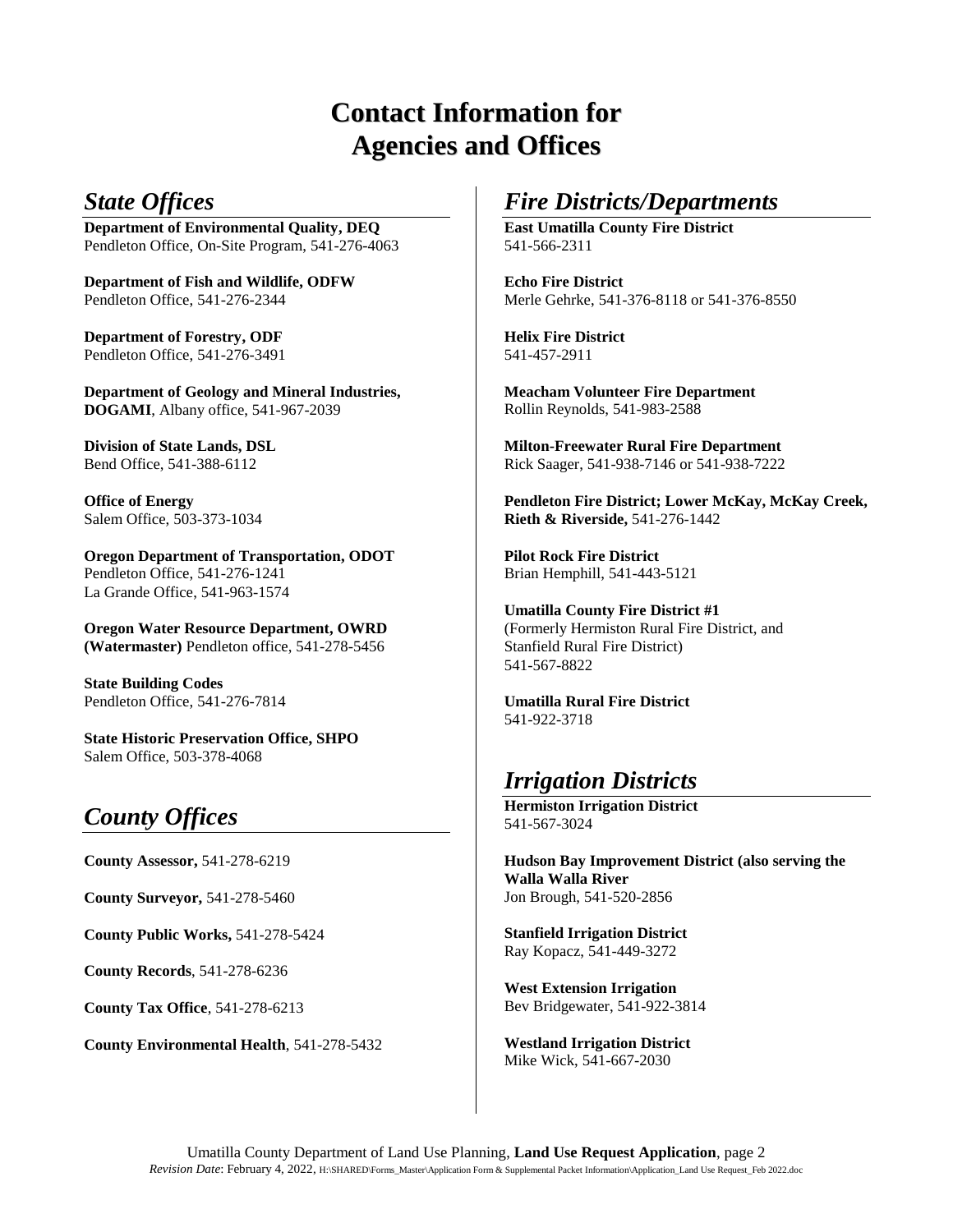# Umatilla County Department of Land Use Planning Land Use Request Application

This application must be submitted to the Umatilla County Department of Land Use Planning, 216 SE 4<sup>th</sup> ST, Pendleton, OR 97801, (541) 278-6252, and must be accompanied by a non-refundable application fee. Acceptance of the application and fee does not guarantee approval or a Determination of Completeness. **PLEASE COMPLETE THIS APPLICATION PRINTING CLEARLY WITH A BLACK INK PEN** 

# **Section 1: Type of Application(s) to Submit**

Complete the applicable Supplemental  $\overline{A}$ pplication that corresponds with the application you are submitting.

| <b>Amendment:</b> $\Box$ Comprehensive Plan Text/Map, $\Box$ Zoning Text/Map                           |  |  |
|--------------------------------------------------------------------------------------------------------|--|--|
| <b>Conditional Use</b> $\Box$ (briefly describe) $\Box$                                                |  |  |
| <b>Land Division</b> Type I, Type II, Type III, Type IV                                                |  |  |
| <b>Land Use Decision</b> $\Box$ Farm Dwelling, $\Box$ Non-Farm Dwelling, $\Box$ Lot of Record Dwelling |  |  |
| (OTHER LUD, briefly describe)                                                                          |  |  |
| <b>Pre-Application</b> Dwellings on resource land $(specify)$                                          |  |  |
| <b>Variance</b> $\Box$ Lot Size, $\Box$ Setbacks, $\Box$ Other (specify)                               |  |  |

## **Section 2: Contact Information**

**Name of Applicant:** Address: City, State, Zip: Telephone Number & Email Address: The APPLICANT is the  $\dots$   $\Box$  Legal Owner,  $\Box$  Contract Purchaser,  $\Box$  Agent,  $\Box$  Realtor **Name of Current Property Owner(s):** If Property Owner is not the applicant. Address: City, State, Zip: Telephone Number: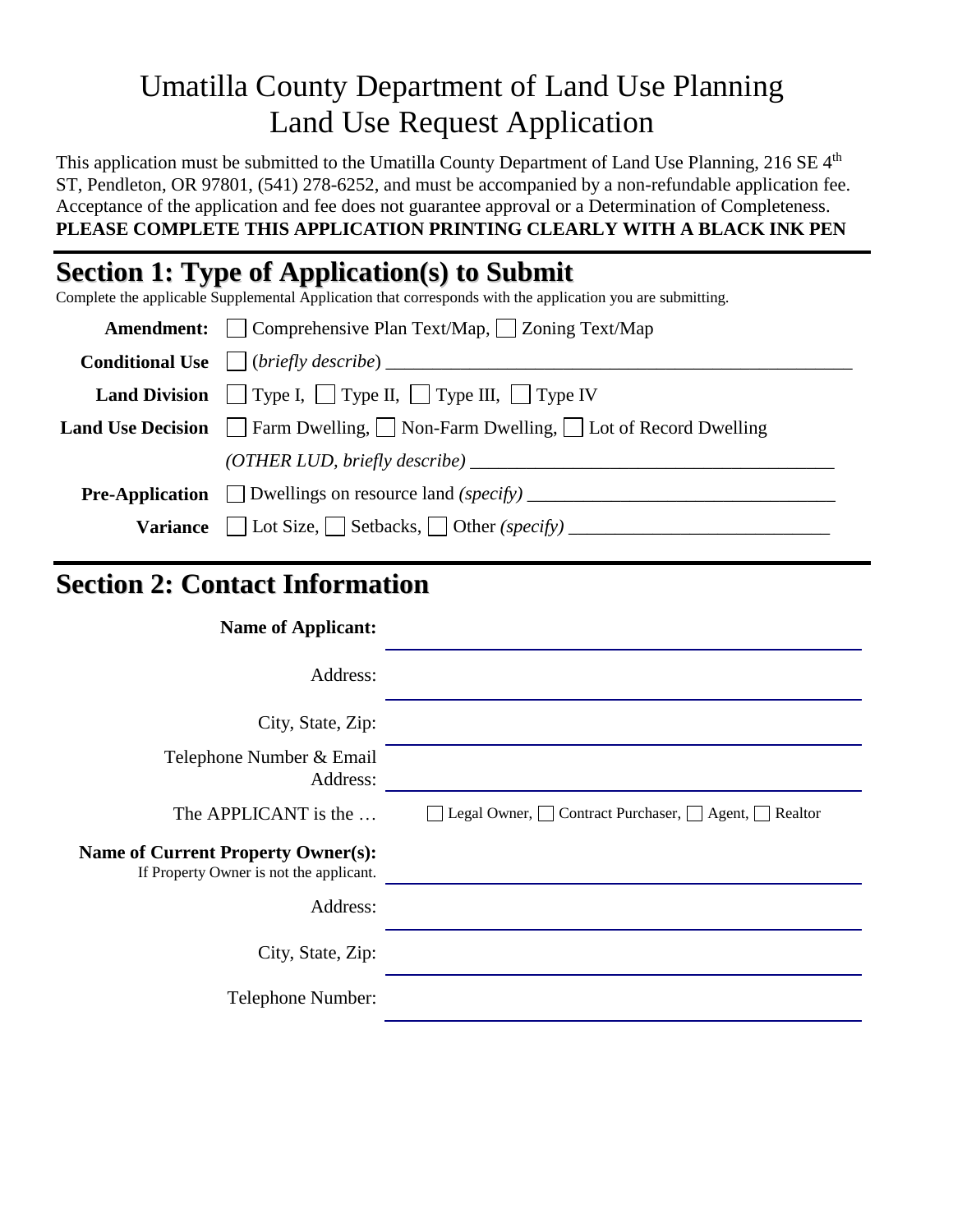# **Section 3: Property Information**

Complete for all land use request applications.

|  |  |  | 1. Location of Property (Provide directions you would give someone to get to the property): |  |  |
|--|--|--|---------------------------------------------------------------------------------------------|--|--|
|--|--|--|---------------------------------------------------------------------------------------------|--|--|

|    | 2. Account Number(s) of Property:                                                                                                                                                                                                                                                                                                  | Account #<br>Account #                                                          |                                                                                                                                                           |
|----|------------------------------------------------------------------------------------------------------------------------------------------------------------------------------------------------------------------------------------------------------------------------------------------------------------------------------------|---------------------------------------------------------------------------------|-----------------------------------------------------------------------------------------------------------------------------------------------------------|
|    | 3. Map Number(s) of<br>Property:                                                                                                                                                                                                                                                                                                   |                                                                                 | Township _______ Range _______ Section _______ Tax Lot ______                                                                                             |
|    |                                                                                                                                                                                                                                                                                                                                    |                                                                                 | Township _______ Range _______ Section _______ Tax Lot ______                                                                                             |
|    |                                                                                                                                                                                                                                                                                                                                    |                                                                                 | Use separate sheet of paper for ENTIRE Legal Description and mark it "Exhibit A".                                                                         |
|    | 4. Has the Property or dwelling received a<br>Rural Address? If so, what is it?                                                                                                                                                                                                                                                    | Yes<br>N <sub>o</sub>                                                           |                                                                                                                                                           |
|    | 5. Current size of the Property:<br>Note: A "TRACT OF LAND" is contiguous<br>property within the same ownership. A Tract is<br>viewed differently at times in terms of land use.                                                                                                                                                   | Acres<br>Acres                                                                  |                                                                                                                                                           |
|    | 6. Current Zoning Designation:<br>There are some 22 zoning designations in<br>Umatilla County.                                                                                                                                                                                                                                     | <b>EFU</b><br><b>GF</b>                                                         | Other Zone                                                                                                                                                |
| 7. | Comprehensive Plan Designation:<br>A Comprehensive Plan Designation is different<br>than a Zoning Designation in that it<br>distinguishes land that should be developed for<br>various uses, where zoning actually specifies<br>the uses. There can be multiple zoning<br>designations within a Comprehensive Plan<br>Designation. | Agri-business<br>Commercial<br>Grazing/Forest<br><b>Industrial</b><br>Multi-Use | North/South Agriculture<br><b>Orchard District</b><br><b>Rural Residential</b><br>Special Agriculture<br><b>West County Irrigation</b><br><b>District</b> |

8. Buildings on the Property:

9. Current Use of the Property. If the use is farming, explain the types of crops grown.

10. Surrounding Uses of the Property. If the use is farming, explain the type of crops grown.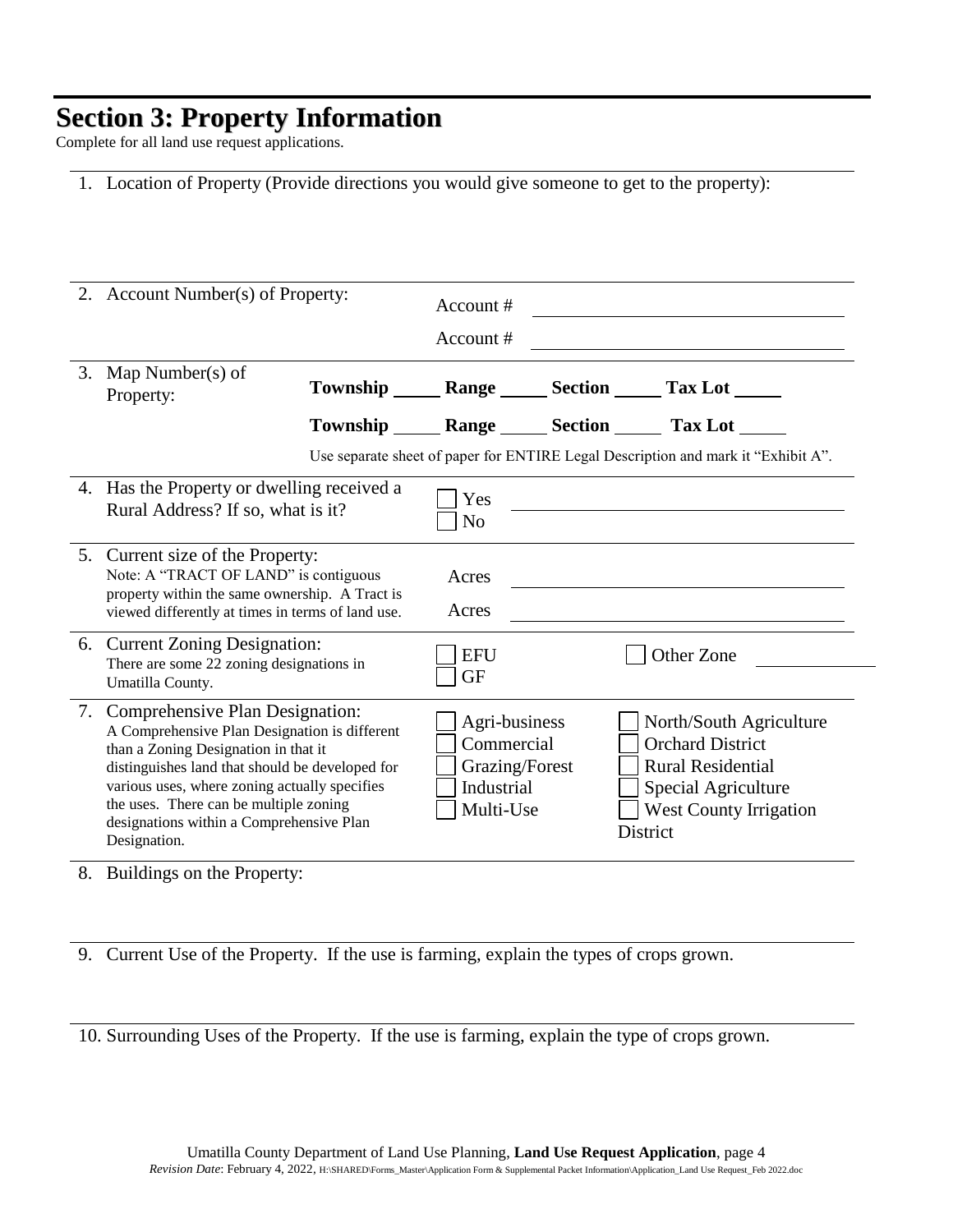| 11. Does the Property reside in a Floodplain?<br>If so, a Floodplain Development Permit<br>will need to be completed prior to<br>construction.                                                                                                             | Yes, the Property is in a floodplain:<br><b>Community Number</b>                                                                                                               | No, the Property is not in a floodplain.<br>Zone $\qquad \qquad$                                             |
|------------------------------------------------------------------------------------------------------------------------------------------------------------------------------------------------------------------------------------------------------------|--------------------------------------------------------------------------------------------------------------------------------------------------------------------------------|--------------------------------------------------------------------------------------------------------------|
|                                                                                                                                                                                                                                                            | Panel Number                                                                                                                                                                   |                                                                                                              |
| 12. If the Property is in a Floodplain, then is<br>it also located in a wetland as listed on<br>the National Wetlands Inventory maps?                                                                                                                      | Yes, provide documentation.<br>No, the Property is not in a wetlands                                                                                                           |                                                                                                              |
| 13. How is ACCESS provided to the<br>Property? (i.e. provide name of road that<br>directly serves the Property.) What type<br>of surface does the roadway have?                                                                                            |                                                                                                                                                                                | Name of Road or Lane<br>Paved,     Gravel,     Dirt                                                          |
| 14. Will the Property need an Access Permit<br>onto a County Road or State Highway?<br>If so contact the County Public Works<br>Department, 541-278-5424, or ODOT,<br>541-276-1241.                                                                        | provide that documentation                                                                                                                                                     | Yes, if so please contact the proper authority and<br>No, one already exists (provide a copy)                |
| 15. EASEMENTS: Are there any easements<br>on the Property that provide the MAIN<br>ACCESS for the Property OR adjacent<br>properties? Are there any other<br>easements on the property? Attach<br>easement documentation.                                  | Attach easement documentation:<br>Access easements exist<br>Utility line easements exist<br>Irrigation easements exist<br>Other easements exist:<br>No, other easements exist. |                                                                                                              |
| 16. Which Rural Fire District/Department<br>covers your Property with fire<br>protection?                                                                                                                                                                  | Fire Services:<br>East Umatilla<br>Echo Rural<br><b>Helix Rural</b><br>Pendleton FD<br>Pilot Rock FD<br>Umatilla Rural<br>Umatilla Dist. #1                                    | <b>Private Companies:</b><br>Meacham<br>Milton-Freewater<br>(subscriber)<br>Tribal<br>Not in a RFD<br>Other, |
| 17. Is the Property within an Irrigation<br>District? If the property is served by an<br>Irrigation District, a confirmation letter<br>from that office discussing any concerns<br>of the proposed development must be<br>submitted with this application. | <b>Irrigation District:</b><br>Hermiston<br>Stanfield<br><b>West Extension</b><br>Westland                                                                                     | Hudson Bay or<br>Walla Walla River<br>Irrigation<br>Not in an ID<br>Other,                                   |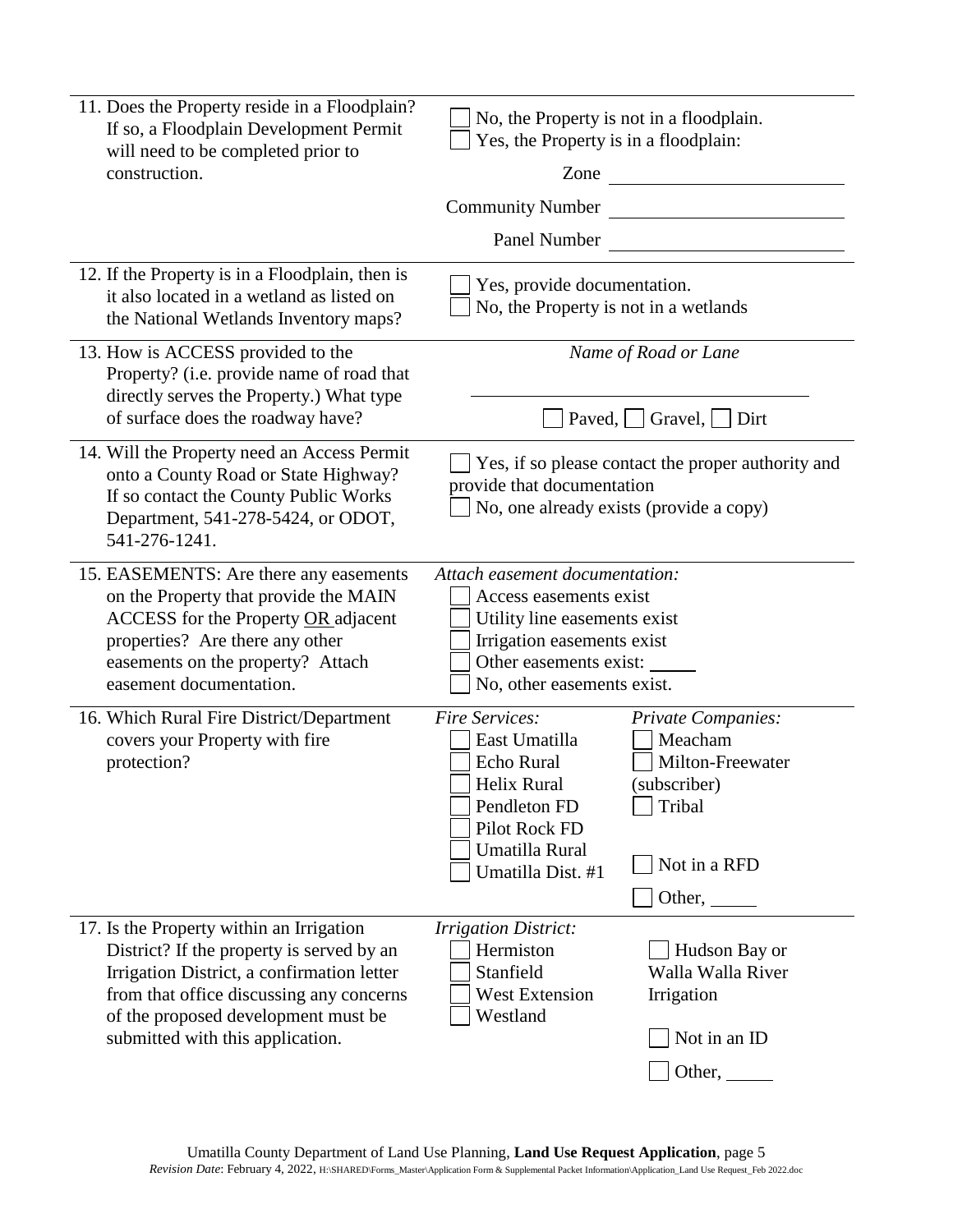| 18. Describe the soils on the Property by<br>listing the map name and land capability.<br>Visit http://websoilsurvey.nrcs.usda.gov<br>or contact NRCS at (541) 278-8049.                                                           | Map Unit                           | Description                                                                                                                                                                                                          | Class |
|------------------------------------------------------------------------------------------------------------------------------------------------------------------------------------------------------------------------------------|------------------------------------|----------------------------------------------------------------------------------------------------------------------------------------------------------------------------------------------------------------------|-------|
| 19. What type of water $use(s)$ exist on the<br>Property? If there are none currently,<br>will there be water uses developed in the<br>future?                                                                                     | <b>Stock Well</b><br>Other: $\_\_$ | No current water uses exist<br>Water Uses to be developed:<br>Yes, there are water uses<br>Domestic Well<br><b>Irrigation Well</b>                                                                                   |       |
| 20. Are there Water Rights on the Property?<br>If there are Water Rights, the water<br>permit, certificate and/or other<br>documentation from the Oregon Water<br>Resources Department shall be included<br>with this application. |                                    | No current water rights exist<br>Will apply for Water Rights<br>Yes, there are water rights, please provide<br>documentation (permit #, etc.)<br>Surface Water Right, #<br>Ground Water Right, #                     |       |
| 21. What are the water needs of the proposed<br>development? Provide an explanation<br>that shows how the determination was<br>obtained that shows daily usage of water<br>for the development.                                    | <b>Expected Water Usage:</b>       | Exempt Domestic Well (<15,000 gal daily)<br>Exempt Commercial Well (<5,000 gal daily)<br>Water Right required, estimated number of<br>gallons to be used daily: sallons<br>No water is necessary for the development |       |
| 22. What is the source of your water supply<br>for the proposed development? Please<br>explain your response on a separate sheet<br>of paper.                                                                                      | <b>Water Source:</b>               | Surface Water, explanation attached<br>Alluvial Groundwater, explanation attached<br>Basalt Groundwater, explanation attached<br>No water is necessary for the development                                           |       |
| 23. Who is the provider of the utilities for the<br>Property?                                                                                                                                                                      |                                    | Telephone                                                                                                                                                                                                            |       |
| Water<br>well, or                                                                                                                                                                                                                  |                                    | Garbage Disposal                                                                                                                                                                                                     |       |
| Sewer<br>septic, or                                                                                                                                                                                                                |                                    |                                                                                                                                                                                                                      |       |

24. Provide a description of your proposal *(attach a description if necessary):*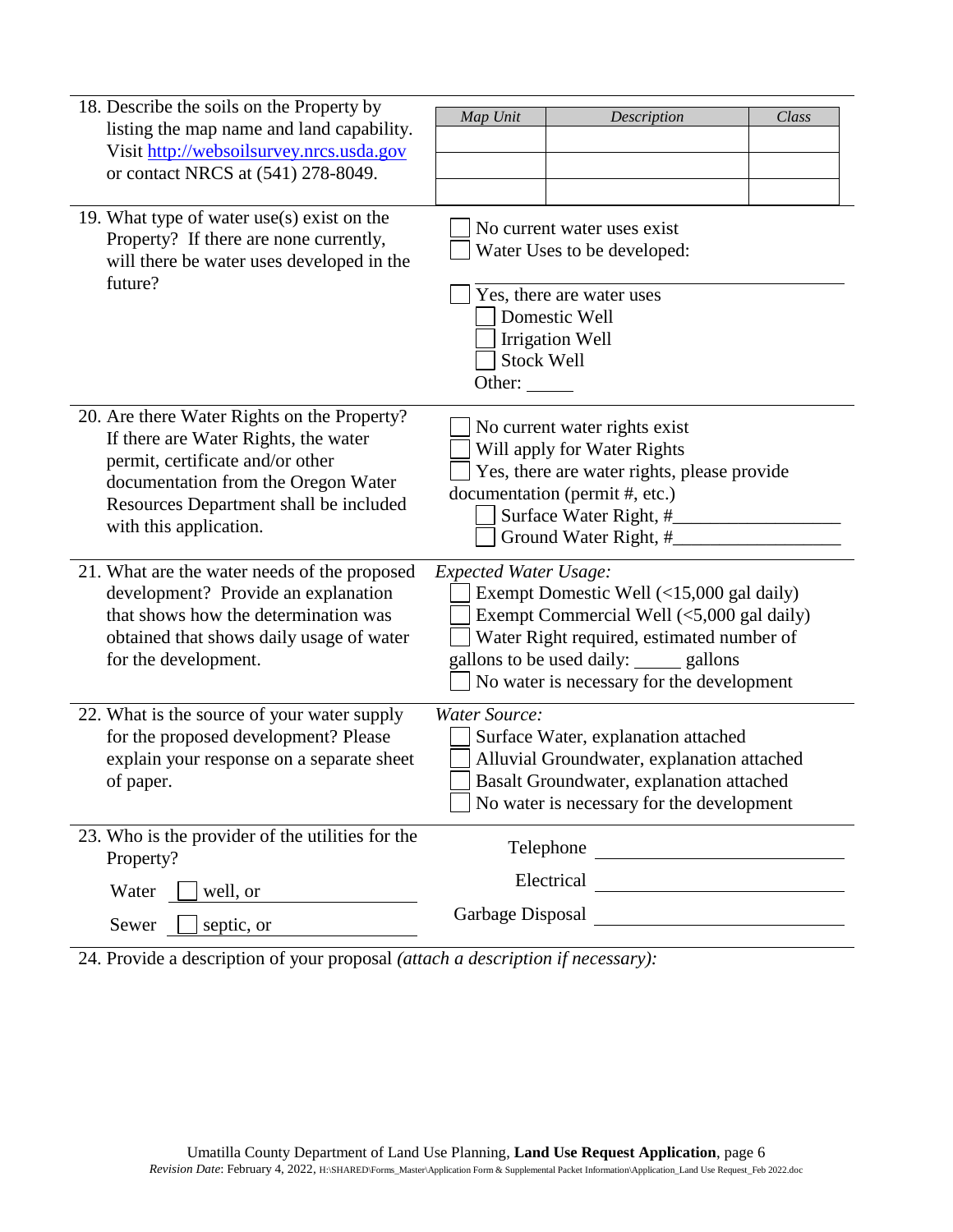# **Section 4: Required Application Materials**

25. These materials are to be submitted with the application: The proceeding page is to be used as a base for the site plan. This drawing DOES NOT take the place of any maps required to be submitted by a Licensed Surveyor. This site plan will show what is or will be on the property. Additional material may be requested.

| 区 | Materials to be submitted for ALL types of Applications:                                                                                                                                                                                                                                                                                                                                                                                                                                                                                                                                                                                                                                                                                                                                 |  |  |
|---|------------------------------------------------------------------------------------------------------------------------------------------------------------------------------------------------------------------------------------------------------------------------------------------------------------------------------------------------------------------------------------------------------------------------------------------------------------------------------------------------------------------------------------------------------------------------------------------------------------------------------------------------------------------------------------------------------------------------------------------------------------------------------------------|--|--|
|   | Completed Application form.<br>a)                                                                                                                                                                                                                                                                                                                                                                                                                                                                                                                                                                                                                                                                                                                                                        |  |  |
|   | b) Applicable Application fees.                                                                                                                                                                                                                                                                                                                                                                                                                                                                                                                                                                                                                                                                                                                                                          |  |  |
|   | Site Plan Marked Exhibit B (see next page) to include:<br>$\mathbf{c})$<br>Scale of drawing<br>Site area showing property boundaries and dimensions<br>Proposed and existing structures with dimensions to nearest Property lines<br>Location of existing wells<br>Location of existing septic systems (i.e. tanks, drain fields)<br>Widths and names of roads adjacent to the site as well as existing roads, which provide<br>direct access to the property.<br>Existing access points (driveways, lanes, etc.)<br>Easements and rights-of-ways<br>Existing utility lines (above and below ground)<br>Approximate location of any unusual topographical features.<br>Major geographic features<br>Location of all creeks, streams, ponds, springs and other drainage ways<br>$\bullet$ |  |  |
|   | VICINITY MAP – Assessor's map of the Property.<br>d)<br>Property ASSESSOR'S REPORT showing property details.<br><b>Contact County</b><br>e)<br>The $\overline{\text{DEED}(S)}$ of the Property in question.<br>f<br><b>Assessor</b>                                                                                                                                                                                                                                                                                                                                                                                                                                                                                                                                                      |  |  |
|   | <b>OVERLAY MAP</b> showing potential re-division of the parcels (if the parcels are large<br>g)<br>enough to be re-divided). Within the Hermiston Urban Growth Boundary, a formal<br>"Shadow Plat" may be required.                                                                                                                                                                                                                                                                                                                                                                                                                                                                                                                                                                      |  |  |
|   | <b>SUPPLEMENTAL APPLICATION</b> for the land use request will also be<br>h)<br>required to be submitted with this basic application form. Submit a Supplemental<br>Application if applying for any of the following:                                                                                                                                                                                                                                                                                                                                                                                                                                                                                                                                                                     |  |  |
|   | Amendment to Comprehensive<br><b>Land Division</b><br>Plan/Map or Zoning Text/Map<br><b>Land Use Decision</b><br><b>Conditional Use</b><br>Variance                                                                                                                                                                                                                                                                                                                                                                                                                                                                                                                                                                                                                                      |  |  |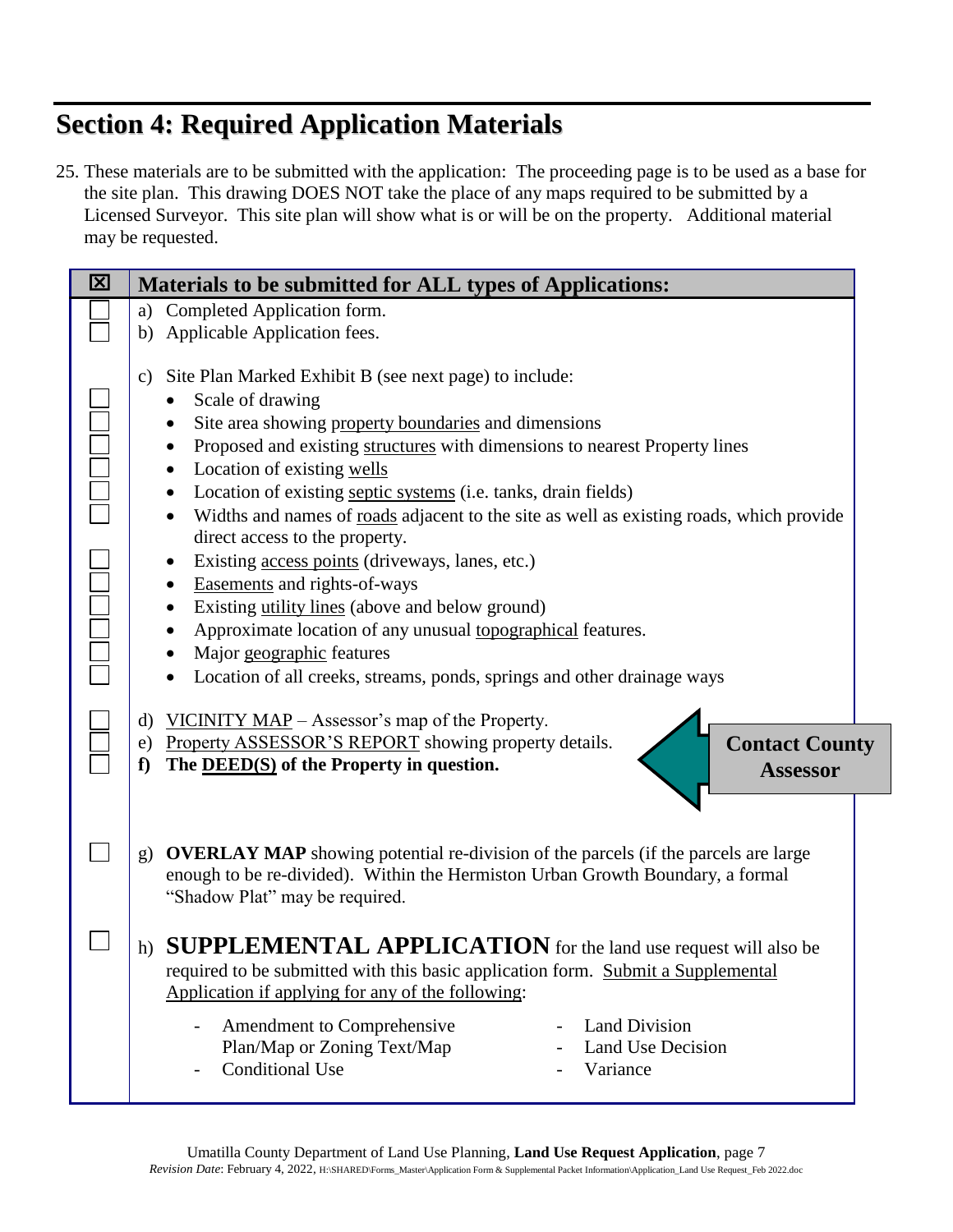